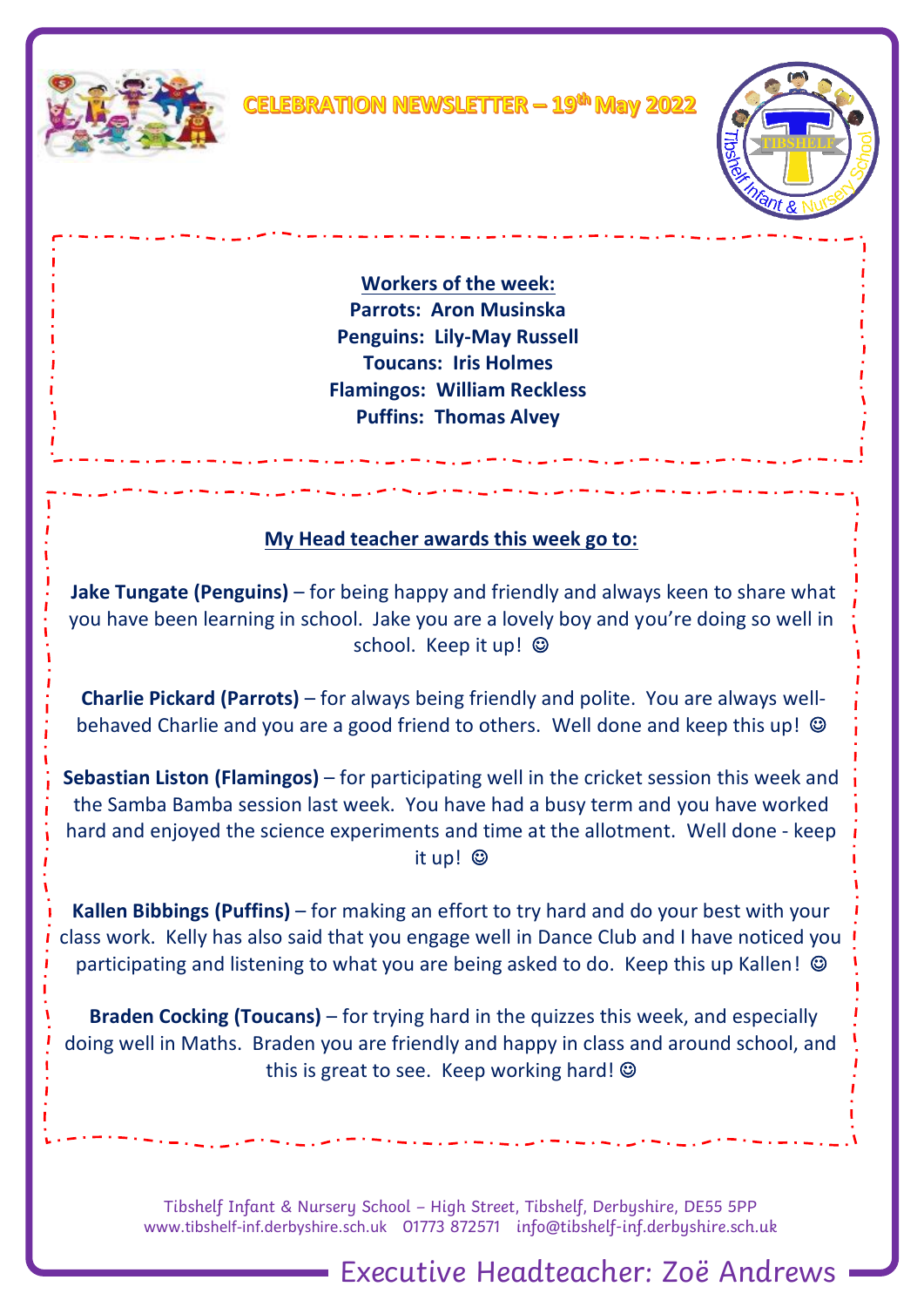## **JUBILEE PUDDING WINNERS**

**1 st Place – Brogan Gardiner 2 nd Place – Hayden Potts 3 rd Place – Matilda Bowler**

### **READERS of the week**

**Parrots:** Barley Bircumshaw **Penguins:** Archie Moore **Toucans:** Year 2, Betsy Bell - Year 1, Callie Waplington **Flamingos:** Year 2, Selen Su Dogan - Year 1, Baden Storer Puffins: Year 2, Daisy Evans - Year 1, Beatrice Fox-Johnson

#### **P.E. SUPERSTARS of the week:**

**PUFFINS** 

**Cricket session this week – great participation from all Puffins**

**TOUCANS**

**Ella Wilkinson – Hayden Potts**

**FLAMINGOS**

**Alicia Hunt – Lawson Covell**

#### **OUT OF SCHOOL ACHIEVEMENTS**

**Very well done Alyssa Jones, Betsy Bell, Finnley Hill, James Bowler, Matilda Bowler, Oliver Cook for being one of over 200 entries in the Palins Van Colouring Competition. As a thank you for your participation you have been awarded some colouring and writing equipment.**

**Very well done Alyssa Jones for getting your Bronze award at Rainbows!**

**Very well done Callie Waplington for achieving her Innovate Stage 1, which has led to her achieving her Bronze award at Rainbows!**

**Very well done Harrison Godwin for passing his Stage 3 swimming! We're very proud and he's very pleased as you can see from the photo. He's worked very hard to improve and follow the advice of his teacher to do everything that he needed to move up to Stage 4.**

Very well done Violet Lammin for achieving her Skills Builder and a Theme award this week – look at all those badges on your top!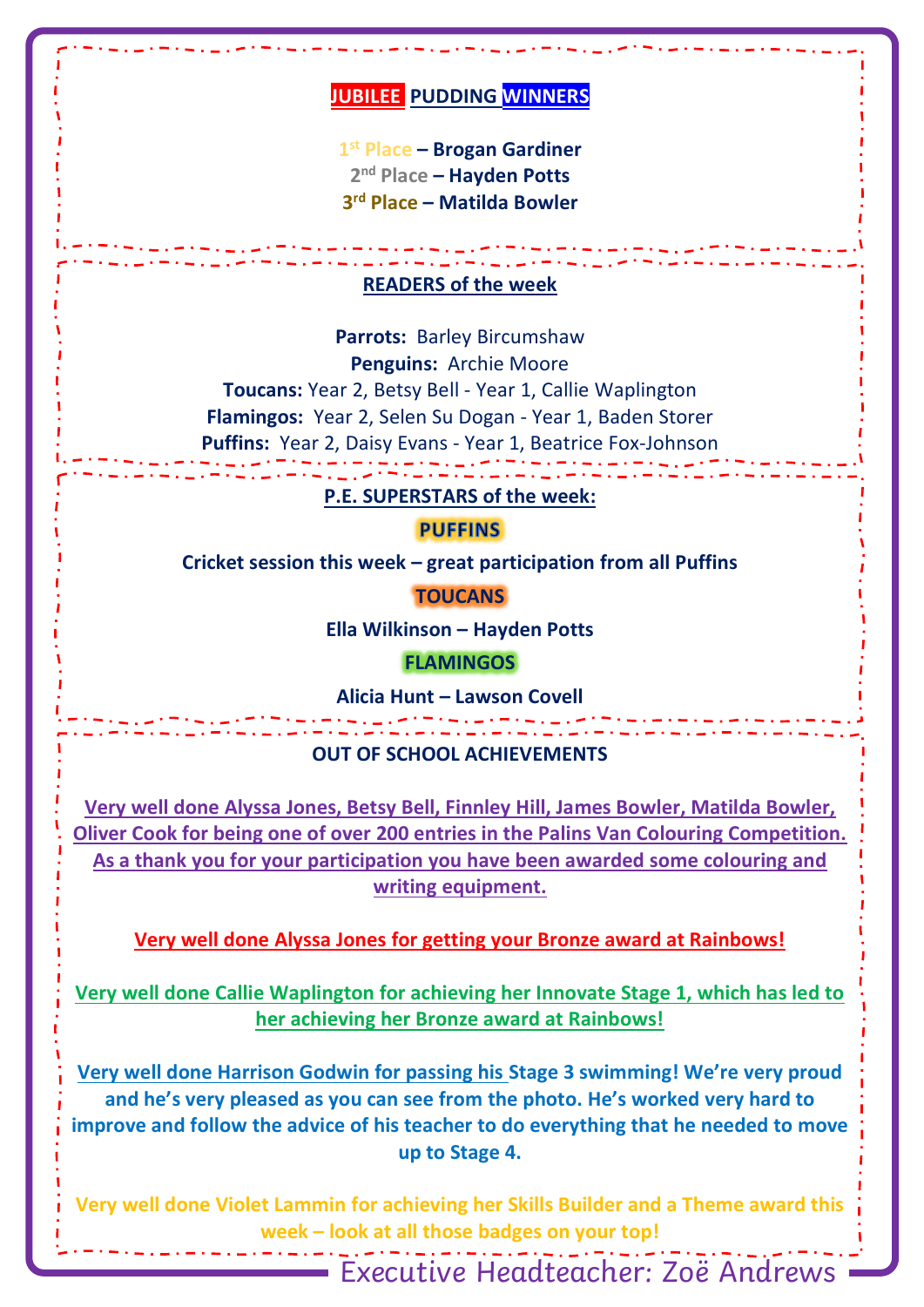**Very well done Emilia Russ for gaining your Bronze award, alongside other badges for agility and helping!**

**Very well done Ida-Marie for getting her next Team Builder badge at Rainbows, which meant she also received her theme award and her silver award!**

**Very well done Georgia Reckless for achieving your Stage 1 swimming award – I'm sure you'll be getting your Stage 2 award very soon!**



Tibshelf Infant & Nursery School – High Street, Tibshelf, Derbyshire, DE55 5PP [www.tibshelf-inf.derbyshire.sch.uk](http://www.tibshelf-inf.derbyshire.sch.uk/) 01773 872571 info@tibshelf-inf.derbyshire.sch.uk